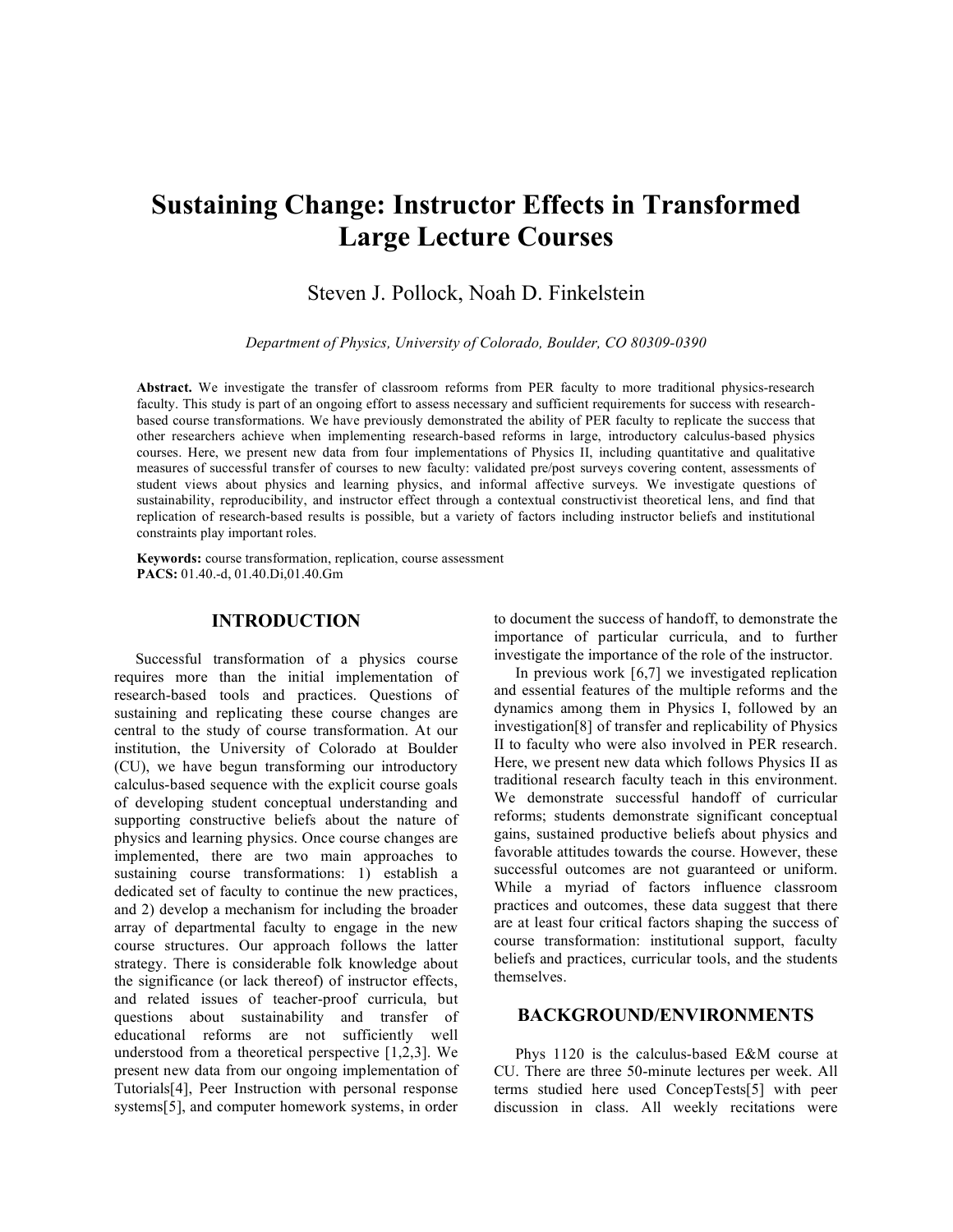replaced with Washington *Tutorials*[4], including weekly online Tutorial pretests and hand-written/hand graded homework, as well as traditional end-ofchapter problems using one of two computer systems [9,10]. For the Tutorials, graduate student TAs teamed with undergraduate Learning Assistants (LAs) [7,11], all of whom attended weekly preparation sessions following the University of Washington model.

To compare courses, we collected three principal types of data. A pre/ post conceptual exam, the BEMA[12], was administered in the first and last weeks of the term. A pre/ post research-based survey on student attitudes and beliefs about learning, the CLASS[13], was administered online. Finally, informal surveys were given online to collect students' opinions about the value of course elements at the end of semester. Courses at CU are dependent on individual instructor choices; a summary of some key features and differences among the four terms of implementation are presented in Table 1. In general, this course has a "lead" instructor (who lectures) and a "secondary" instructor in charge of recitations, many course administrative details and background work.

| Term:                | <b>Fa04</b> | Sp05          | <b>Fa05</b> | Sp06      |
|----------------------|-------------|---------------|-------------|-----------|
| <b>Lead Prof:</b>    | A           | B             | C           | D         |
| Secondary:           | в           | $\mathcal{C}$ | (none)      | E         |
| # Sections/          | 2/479       | 1/333         | 2/455       | 1/365     |
| # Students:          |             |               |             |           |
| Text:                | HRW[14]     | RK[15]        | <b>RK</b>   | <b>RK</b> |
| <b>Homework</b>      | CAPA[9]     | CAPA          | <b>CAPA</b> | MP[10]    |
| system:              |             |               |             |           |
| <b>Faculty</b><br>in | A & B       | B             | (none)      | (none)    |
| PER?                 |             |               |             |           |
| in<br><b>Faculty</b> | A (start)   | B (start)     | $C \&$      | E &       |
| TA Prep?             | & B         | $\&c$         | lead TA     | lead TA   |

**TABLE 1.** Summary of administrative, curricular and instructor backgrounds in the four consecutive implementations of this reformed course.

To summarize: Prof's A and B, both involved in PER, implemented Tutorials and ConcepTests Fa04. Prof. B attempted to closely replicate the course the following term (except for switching to the Knight text [15]), helping Prof. C (a traditional instructor assigned to the course) who quickly took over the Tutorial preparations. Prof. C took over the entire class the next term, his first experience ever teaching a large lecture course. He attempted to keep all materials (including lecture notes, homeworks, etc.) essentially unchanged from the previous term. He was assisted in running Tutorial preparation sessions by a new PER grad student, who had not yet run Tutorials on her own. The fourth term, two new (non-PER) faculty participated. Lecture notes were completely rewritten to utilize

PowerPoint, and the online homework system was switched to Mastering Physics [8]. The same lead TA assisted the new professor in Tutorial preparations. A "book" of materials and suggestions was prepared by Prof. A to assist in those sessions. Roughly half the TA's from any given Fall term return to TA the following spring, and more than  $\frac{3}{4}$  of the LA's are new each term.

#### **DATA**

Results of the conceptual assessment are shown in figure 1. The first two implementations replicated one another closely (59% posttest, statistically indistinguishable) [8]. In Fa05 the post-test average of 50% demonstrates successful achievement (high by national standards [12]), though is a statistically significant decline from the prior semesters' scores. The final distribution from Sp06 is visibly similar to the results from the initial implementations, although closer examination reveals fewer students on the high end of the distribution, and a density of students in the lower end, resulting in the 53% posttest average...



**FIGURE 1.** Histograms of BEMA[12] pre and post tests. (Pretests are very consistent, so averaged data are shown.) Data from the first two implementations (with PER faculty) are nearly identical, shown as solid lines; data from next two courses (with non-PER faculty) are shown with broad lines.

Student attitudes and beliefs about physics and the learning of physics were assessed with the CLASS survey[13]. A summary of the post-pre shifts in percent favorable response is shown in figure 2, for overall score and the "conceptual connections" subcategory. (Pretest scores are shown numerically to the side of the figure.) The courses mostly exhibit relatively small negative shifts (much smaller than the double-digit negative shifts generally observed in traditionally-taught courses [16]). The third semester (which scored lowest on the BEMA content survey) also shows the most negative CLASS trends.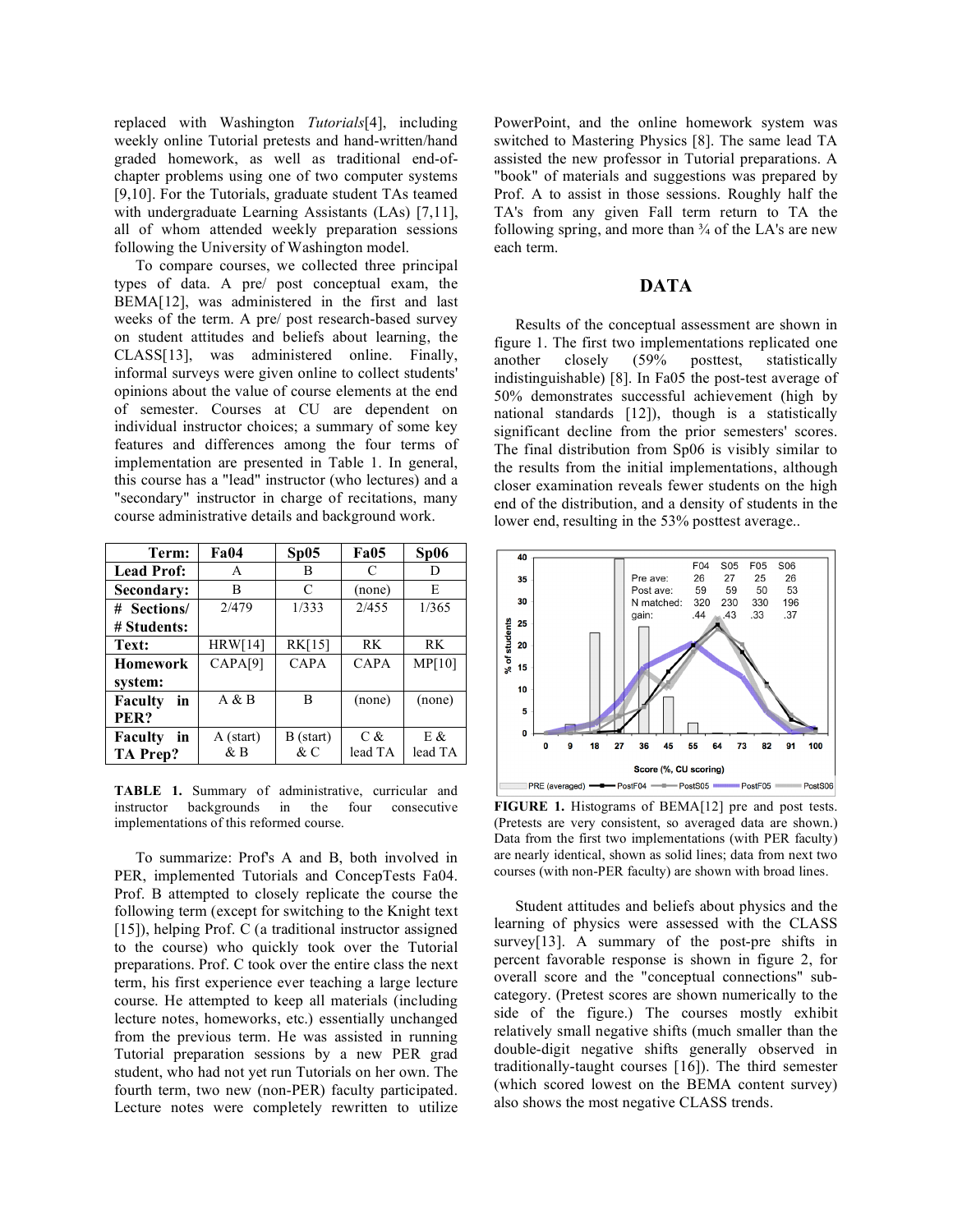

**FIGURE 2.** CLASS [13] shifts in pre to post favorable scores. Matched students, in overall score, and "conceptual connections" sub-category. Semesters are labeled on the left, numbers on the right indicate average pre-test scores

Fig. 3, summarizes some student opinions from the four course implementations, measured with an endof-term online survey. Five questions surveyed students' ratings of: (1) how much they learned in lecture and (2) in tutorial, (3) how much they enjoyed lecture and (4) tutorial, and (5) overall rating of course. Responses were provided on a five-point scale. Fig. 3 shows student responses answering nonnegatively, i.e. in the top 3/5 response categories. Students' affective responses are consistent across implementations, with small variations consistent with those seen in conceptual (BEMA) and CLASS scores.



**FIGURE 3**. Online affective survey at the end of the terms, showing students' % neutral or positive rating of learning and enjoyment in lecture, Tutorial, and the course overall.

## **DISCUSSION AND ANALYSIS**

To identify the factors that influence the success of these course transformations, it is helpful to compare the various conditions of implementation from a contextual constructivist perspective [7,17]. Contextual constructivism uses *frames of context* to help identify the particular factors that shape (and are shaped by) student learning. From this perspective we may identify four, roughly nested, frames of context that affect the success of the course transformation at CU: institutional level of support, faculty beliefs and

background experience, curricular tools that are used in practice, and the students' background. These frames are nested in the sense that student background knowledge is evoked by tasks that are part of the curricular structure. The curricula are selected and framed by the instructors and their beliefs about the course. The instructor too is bound by institutional framing. Of course these frames are highly interacting, and neither strictly hierarchical nor mutually exclusive [17]. We compare the four implementations of the course transformation and use these frames to identify variation in application and success.

From the first implementation (Fa04) to the second (Sp05), we note that the institutional structure remains relatively constant– the number of faculty assigned to the course, the number of students per lecture section. The faculty have similar backgrounds: both have extensive experience in the introductory sequence, are involved in PER, and understand the underpinning philosophy and approaches to the curricular innovations. The course tools are very similar, with the mild exception that the textbook changed. <sup>1</sup> The other course elements, Tutorials, Peer Instruction, the homework system, and use of the web are very similar. Finally, the majority of the students in this course had arrived from a partnering mechanics course. In these two cases, the activities in the prior semester were similar in character, using PER-based materials. Notably however, the students in the Sp05 implementation had used the Knight workbooks [15] in recitation the prior semester, rather than Tutorials (which had been used for the Fa04 students' prior semester). Ultimately, we observe that these two courses are indistinguishable in terms of conceptual gains, shifts in students' beliefs about physics and learning physics. The one notable distinction is that students are less positive about the Tutorials. It is possible that this results from students' lack of prior experience with the Tutorials, or the new instructors slight de-emphasis of Tutorials in lecture and exams.

The second transfer of teaching responsibility occurs from Sp05 to Fa05. In many senses Fa05 is the highest fidelity form of replication from the prior semester. The tools from the prior implementation (Sp05) were used in as similar a fashion as broader constraints allowed. Lecture notes, ConcepTests, Homework sets, and Tutorials were nearly identical. Significantly, however, this implementation of the course is the only instance when a *single* faculty member is assigned to teach the entire course. This institutional constraint limits the amount of time the faculty member can spend on the course. While dedicated to the course, the work-load of this

 $1$  Because students generally do not read the text as assigned [19], it is unclear as to whether this would impact student achievement.